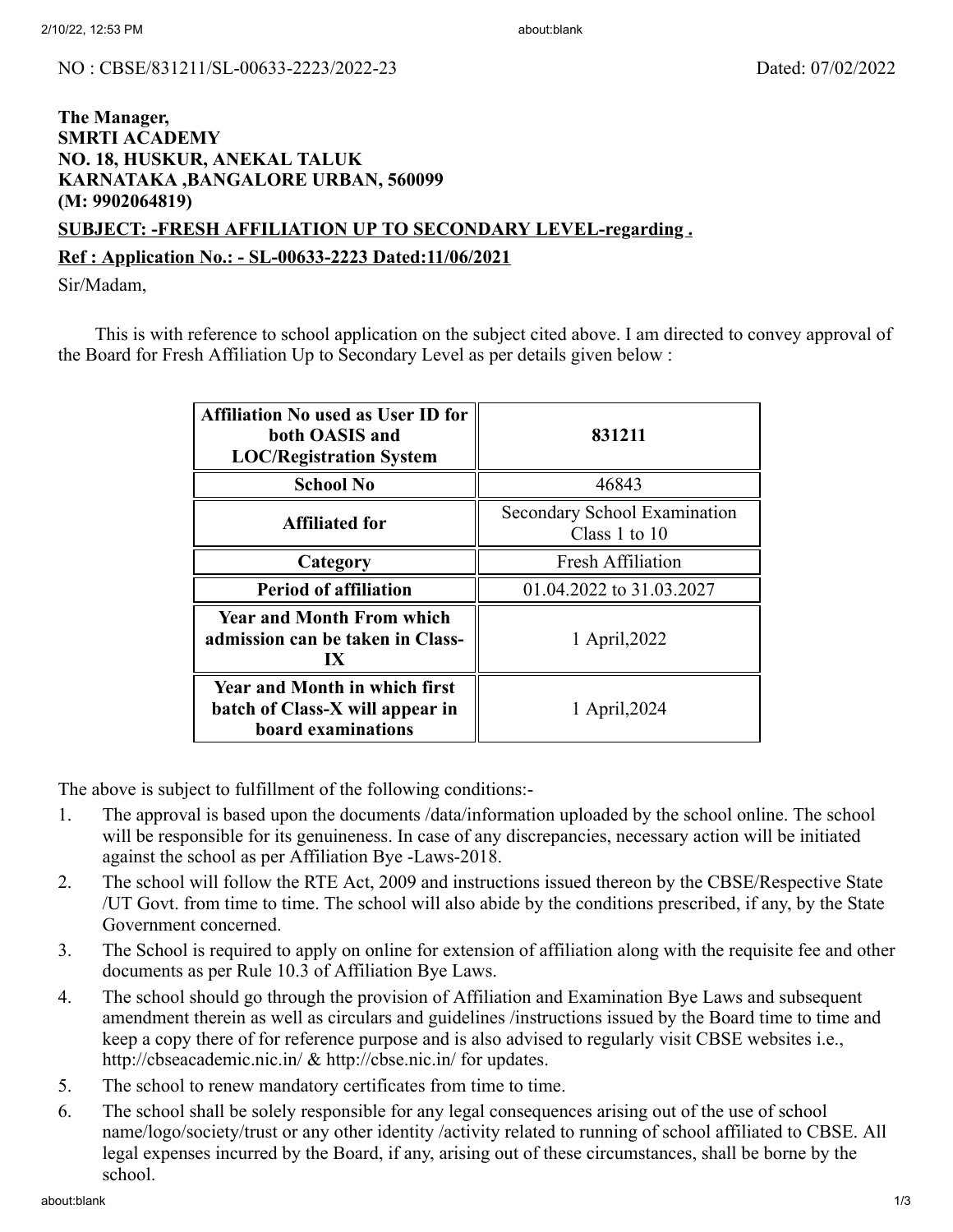7. Concerned Regional Office is requested to create new email id of school as per direction issued by controller of examination. This E Mail ID is used for communication with CBSE only.

**"The school shall possess valid fire safety certificate and Building safety certificate during functioning of the school which shall be renewed from time to time as per norms".**

## **DEPUTY SECRETARY/JOINT SECRETARY (AFF.)**

| <b>SN</b>                                                                                                                                                                           | <b>Location of School</b>                       | Campus area          | Affiliation<br><b>Allowed</b>                                                                                                                                                                                                             | <b>Optimum No. of Sections</b> |  |
|-------------------------------------------------------------------------------------------------------------------------------------------------------------------------------------|-------------------------------------------------|----------------------|-------------------------------------------------------------------------------------------------------------------------------------------------------------------------------------------------------------------------------------------|--------------------------------|--|
|                                                                                                                                                                                     |                                                 |                      |                                                                                                                                                                                                                                           | (From classes I/VI to X/XII)   |  |
| A                                                                                                                                                                                   | Areas/Cities mentioned in clause $3.6$ 1600 sqm |                      | Up to Class-X<br>only                                                                                                                                                                                                                     | $ 10\rangle$                   |  |
| B                                                                                                                                                                                   | Areas/Cities mentioned in clause $3.6$ 2400 sqm |                      | Up to Class-XII                                                                                                                                                                                                                           | 24                             |  |
| $\overline{\text{C}}$                                                                                                                                                               | Areas/Cities mentioned in clause $3.6$ 3200 sqm |                      | Up to Class-XII                                                                                                                                                                                                                           | 28                             |  |
| $\mathbb D$                                                                                                                                                                         | Class-X Cities (Clauses 3.5) and                | $2000$ sqm           | Up to Class- $X$<br>only                                                                                                                                                                                                                  | 10                             |  |
|                                                                                                                                                                                     | Areas mentioned in clause 3.7                   |                      |                                                                                                                                                                                                                                           |                                |  |
| E                                                                                                                                                                                   | Class-X Cities (Clauses 3.5) and                | 3000 sqm             | Up to Class-XII                                                                                                                                                                                                                           | 24                             |  |
|                                                                                                                                                                                     | Areas mentioned in clause 3.7                   |                      |                                                                                                                                                                                                                                           |                                |  |
| $\parallel$ F                                                                                                                                                                       | Class-X Cities (Clause 3.5) and                 | $ 4000 \text{ sqm} $ | Up to Class-XII                                                                                                                                                                                                                           | 28                             |  |
|                                                                                                                                                                                     | Areas mentioned in clause 3.7 and               |                      |                                                                                                                                                                                                                                           |                                |  |
|                                                                                                                                                                                     | Areas/Cities mentioned in clause 3.4            |                      |                                                                                                                                                                                                                                           |                                |  |
| G                                                                                                                                                                                   | Pan India (Clause 3.3)                          | $6000$ sqm           | Up to Class-XII                                                                                                                                                                                                                           | 38                             |  |
| $\overline{\mathrm{H}}$                                                                                                                                                             | Pan India (Clause 3.2)                          | 8000 sqm             | Up to Class-XII                                                                                                                                                                                                                           | 48                             |  |
| $\  \text{I}$                                                                                                                                                                       | Pan India (Clause 3.2)                          | $>8000$ sqm          | <b>Up to Class-XII</b><br>The number of sections shall be restricted in<br>accordance with 'H' above with land requirement<br>unit scaled down to 2000 square meters i.e. 12<br>sections for every 2000 square meter additional<br>lland. |                                |  |
| The total number of sections taken together for classes XI and XII should not be more than 1/3 of<br>optimum number of section allowed on the basis of land holding for any school. |                                                 |                      |                                                                                                                                                                                                                                           |                                |  |
| The number of sections and students shall be restricted as per the actual facilities in the school.                                                                                 |                                                 |                      |                                                                                                                                                                                                                                           |                                |  |
| For class rooms of size less than 500 sq feet the enrolment shall be 0.08 X size of class rooms in sq feet                                                                          |                                                 |                      |                                                                                                                                                                                                                                           |                                |  |

### **ENROLMENT TABLE**

**Important Notes :** 1. The total number of section of the school shall be restricted to 40 (As per prescribed dimension) as per the number of class rooms reported during inspection and further increase shall be subjected to specific approval of the Board on the basis of the request of the school as per affiliation bye laws. 2. The school has submitted Recognition Certificate in vernacular language. However, the school has uploaded the translated notarised copy under mandatory disclosure in the school's website. Thus the school is directed not to